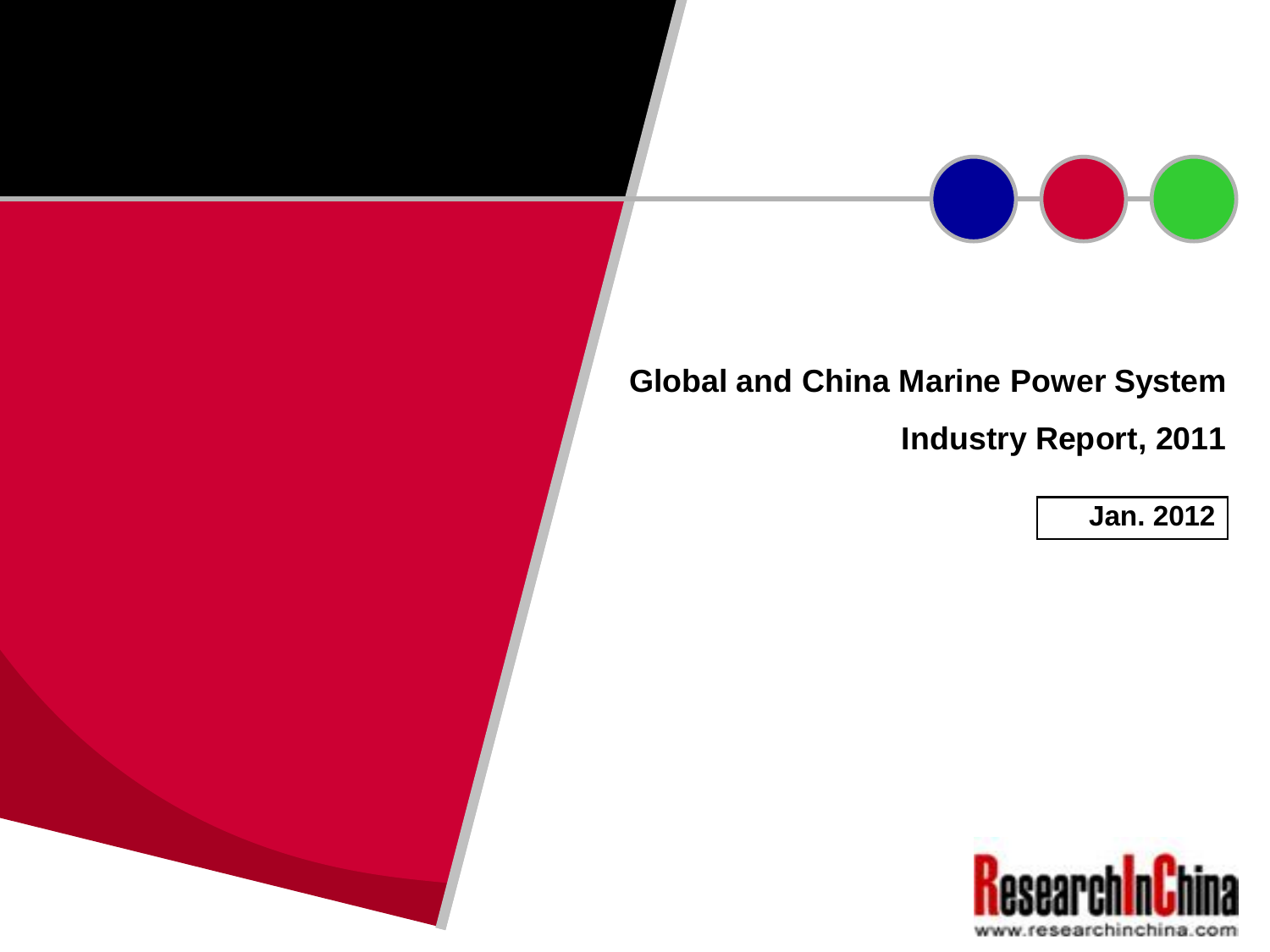## **esearch nich**

The Vertical Portal for China Business Intelligence

#### **STUDY GOAL AND OBJECTIVES**

This report provides the industry executives with strategically significant competitor information, analysis, insight and projection on the competitive pattern and key companies in the industry, crucial to the development and implementation of effective business, marketing and R&D programs.

#### **REPORT OBJECTIVES**

- To establish a comprehensive, factual, annually updated and costeffective information base on market size, competition patterns, market segments, goals and strategies of the leading players in the market, reviews and forecasts.
- To assist potential market entrants in evaluating prospective acquisition and joint venture candidates.
- To complement the organizations' internal competitor information gathering efforts with strategic analysis, data interpretation and insight.
- To suggest for concerned investors in line with the current development of this industry as well as the development tendency.
- To help company to succeed in a competitive market, and

#### **METHODOLOGY**

Both primary and secondary research methodologies were used in preparing this study. Initially, a comprehensive and exhaustive search of the literature on this industry was conducted. These sources included related books and journals, trade literature, marketing literature, other product/promotional literature, annual reports, security analyst reports, and other publications. Subsequently, telephone interviews or email correspondence was conducted with marketing executives etc. Other sources included related magazines, academics, and consulting companies.

#### **INFORMATION SOURCES**

The primary information sources include NBS(National Bureau of Statistics of China), Wind, and internal database of ResearchInChina etc.

Copyright 2012 ResearchInChina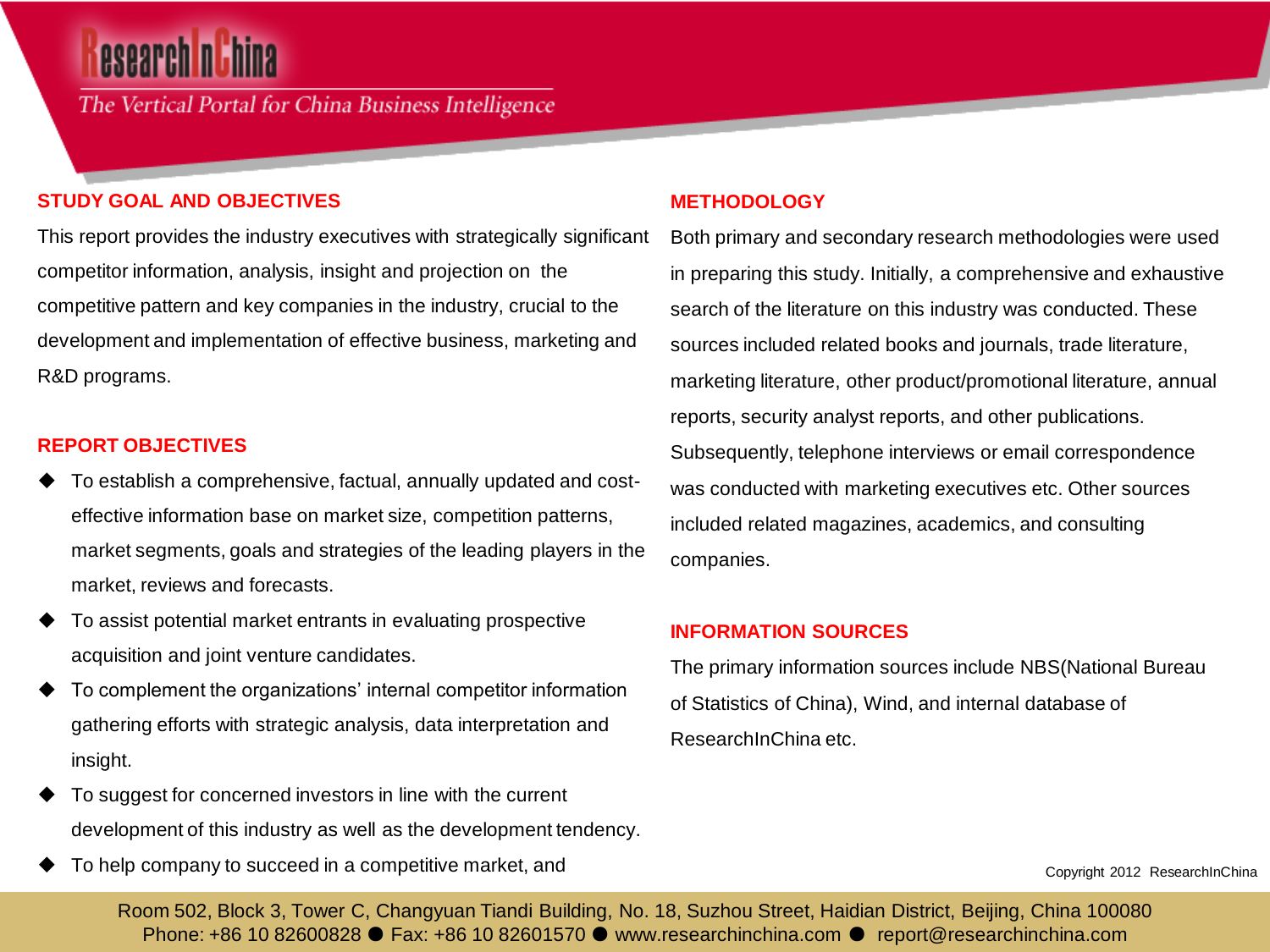The Vertical Portal for China Business Intelligence

### **Abstract**

By usage, marine power systems can be divided into main engines and auxiliaries. Main engines can be classified into internal combustion engines and turbine engines. Turbine engines are primarily used in the naval field. Internal combustion engines are mainly diesel engines, including low speed (Rpm<300), medium-speed (Rpm=300-1100) and high speed (Rpm>1100) ones. Auxiliaries mainly include generators and auxiliary equipment.

Diesel engine was invented by a German in 1875. Over 100 years later, the threshold of the marine diesel engine industry is still very high. MAN, where the inventor of diesel engine worked, designs 80% of the low-speed diesel engines in the world. MAN also produces a small amount of low-speed diesel engines, licenses a large number of other companies to produce the low speed diesel engines designed by it, and charges design fees and royalties from them. After acquiring Swiss Suzler, Wartsila enters the field of low-speed diesel engines and occupies 18% market share, while Japan's Mitsubishi Heavy Industries (MHI) has 2% market share.

In the field of medium-speed diesel engines, Wartsila is the absolute leader with nearly 50% market share. Like MAN, Wartsila licenses other companies to produce the diesel engines designed by it, but the number of its licensed manufacturers is lower than that of MAN. MAN and Caterpillar also produce medium-speed diesel engines. Caterpillar entered this field through acquiring Germany's MAK in 1998.

In the field of high-speed diesel engines, there are many manufacturers, and the largest one is Germany's Tognum (MTU), followed by Japan's Yanmar, France's SETI (MAN), Caterpillar, Cummins, Volvo and John Deere.

Although the shipbuilding industry is in a downturn, there are many highlights in the field of marine power, wherein the hottest topics are the implementation of IMO TIER III standards in 2016 and LNG-fuelled vessels. Compared with IMO TIER II standards implemented in 2011, IMO TIER III standards will require that NOx emissions should be lower than the level stipulated by IMO TIER II standards by at least 70%, which is quite a challenge.

Copyright 2012ResearchInChina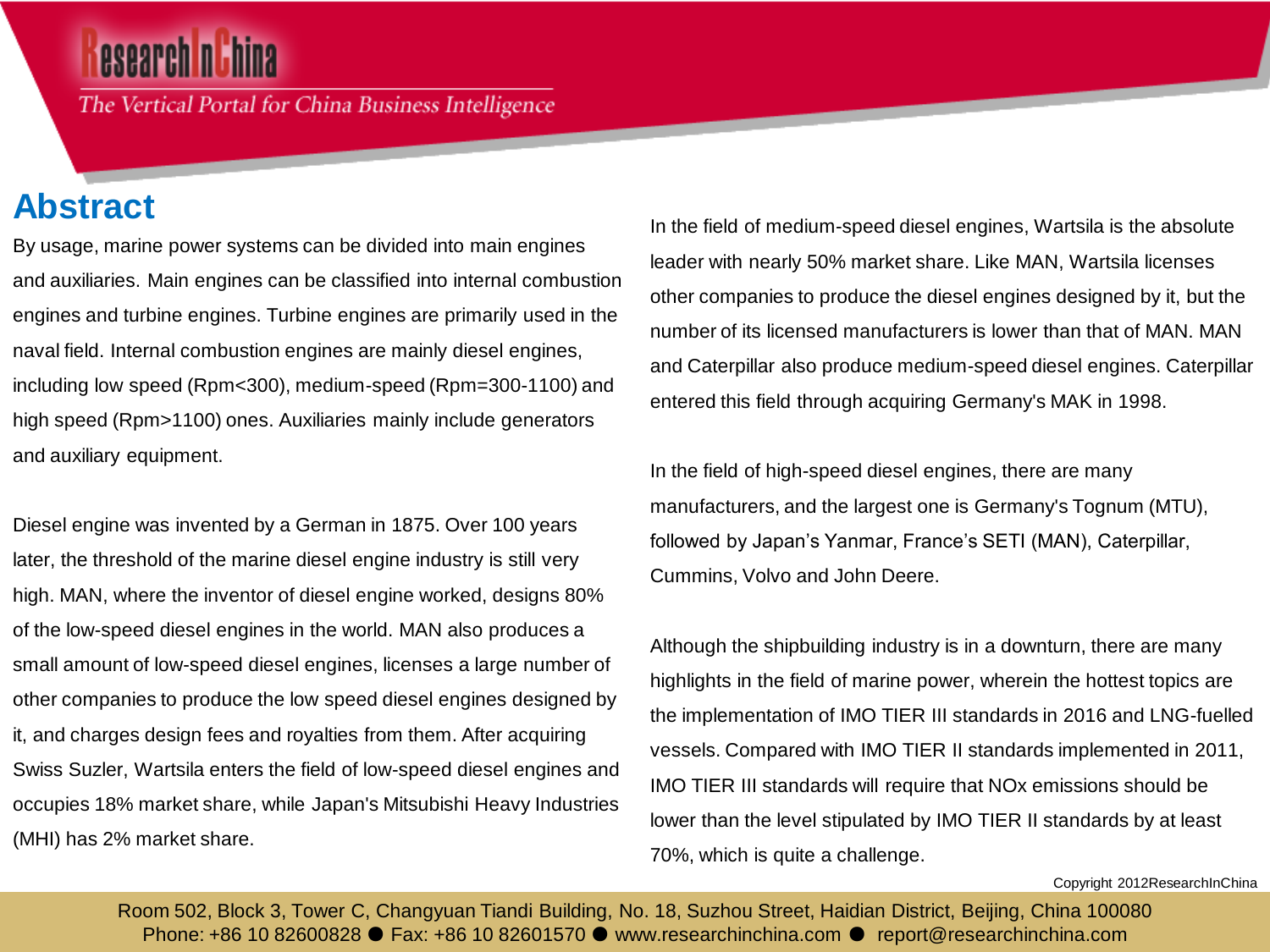## esearch ni

The Vertical Portal for China Business Intelligence

In the world, only a small number of vessels comply with IMO TIER III standards, tens of thousands of ships cannot do so. There are two solutions: first, to install SCR and EGR systems in engine systems. Germany, Finland, the United States, Japan and other leading countries started the development of SCR systems in late 1980s, and have achieved full automated monitoring and management of SCR systems.

In 2010, Wartsila Group and ABB cooperated with Swiss Hug Engineering developed a compact SCR system which was 80% smaller than the traditional system. In March 2011, MAN installed the compact SCR systems developed by itself in 6S46MC-C8 lowspeed marine diesel engines for the first time; in June, NYK, Oshima Shipbuilding, MHI, Akasaka and other companies cooperated to complete the world's first shipboard trial on large low-speed diesel engine SCR system; in July, South Korea's HHI successfully developed SCR systems. China has not started to develop marine SCR systems.

The second solution is to adopt lean-burn gas engines (namely LNG-fuelled engines) which can meet IMO TIER III standards without adding any auxiliaries. Lean-burn gas engine manufacturers mainly include Wartsila and Rolls-Royce.

LNG has gradually shown its advantages as ship-use fuel. Compared with marine fuel oil (MFO) and heavy fuel oil (HFO), LNG is cheaper; LNG can help reduce the emissions of carbon dioxide and other waste and particulate matter significantly; besides, LNG long-term supply is stable. Therefore, in the next 5 to 10 years, the number of vessels taking LNG as fuel will continue to increase.

Copyright 2012ResearchInChina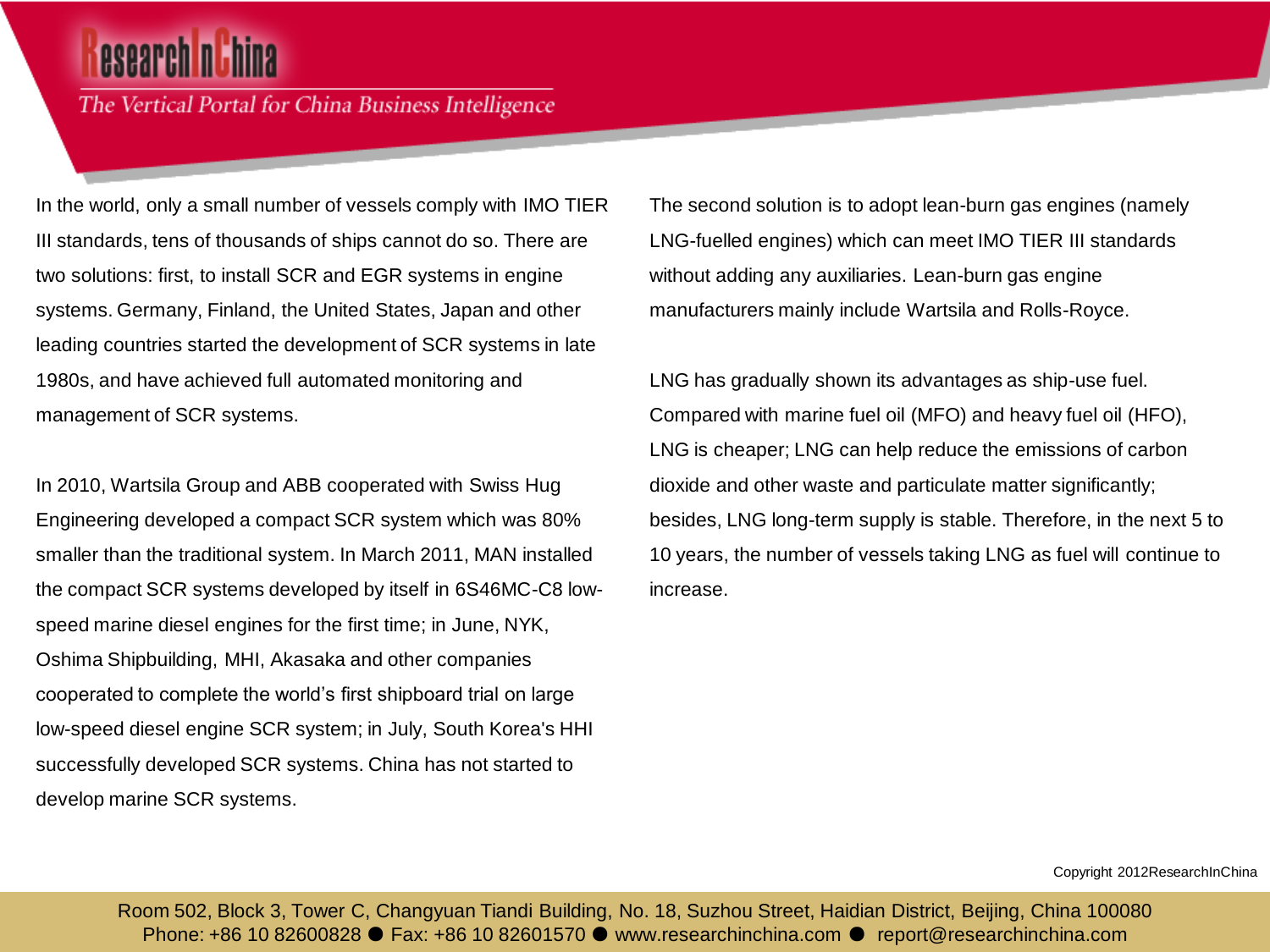# **esearch n Lhina**

### The Vertical Portal for China Business Intelligence

| Unit: million USD                 | 2010 | 2011E | Note                  |  |
|-----------------------------------|------|-------|-----------------------|--|
| MAN                               | 2089 | 2249  | Only Marine Diesel    |  |
| Hyundai Heavy Industries          | 1808 | 2077  | Only Marine Diesel    |  |
| Doosan Engine                     | 1419 | 1711  | Only Marine Diesel    |  |
| Wartsila                          | 1592 | 1679  | Only Marine Diesel    |  |
| Mitsui Engineering & Shipbuilding | 1188 | 1202  | Only Marine Diesel    |  |
| MAK (Caterpillar)                 | 906  | 926   | Only Marine Diesel    |  |
| Tongum                            | 675  | 680   | Only Marine Diesel    |  |
| Hudong Heavy Machinery            | 556  | 617   | Total Turnover        |  |
| Yanmar                            | 620  | 608   | Only Marine Diesel    |  |
| <b>STX Engine</b>                 | 641  | 584   | Only Marine Diesel    |  |
| Daihatsu Diesel MFG               | 552  | 577   | Only Marine Diesel    |  |
| Dalian Marine Diesel              | 408  | 463   | <b>Total Turnover</b> |  |
| <b>CSSC-MES</b>                   | 296  | 311   | <b>Total Turnover</b> |  |
| Yichang Marine Diesel Engine      | 250  | 264   | Total Turnover        |  |
| Weichai Heavy Machinery           | 258  | 264   | Only Marine Diesel    |  |
| Shaanxi Diesel Engine<br>1,121.   | 245  | 260   | Total Turnover        |  |
| コココ<br>Zibo Diesel Engine         | 221  | 233   | Only Marine Diesel    |  |
| Zhenjiang CME                     | 178  | 187   | <b>Total Turnover</b> |  |

#### **Global Marine Diesel Engine Manufacturers by Revenue, 2010-2011**

Copyright 2012ResearchInChina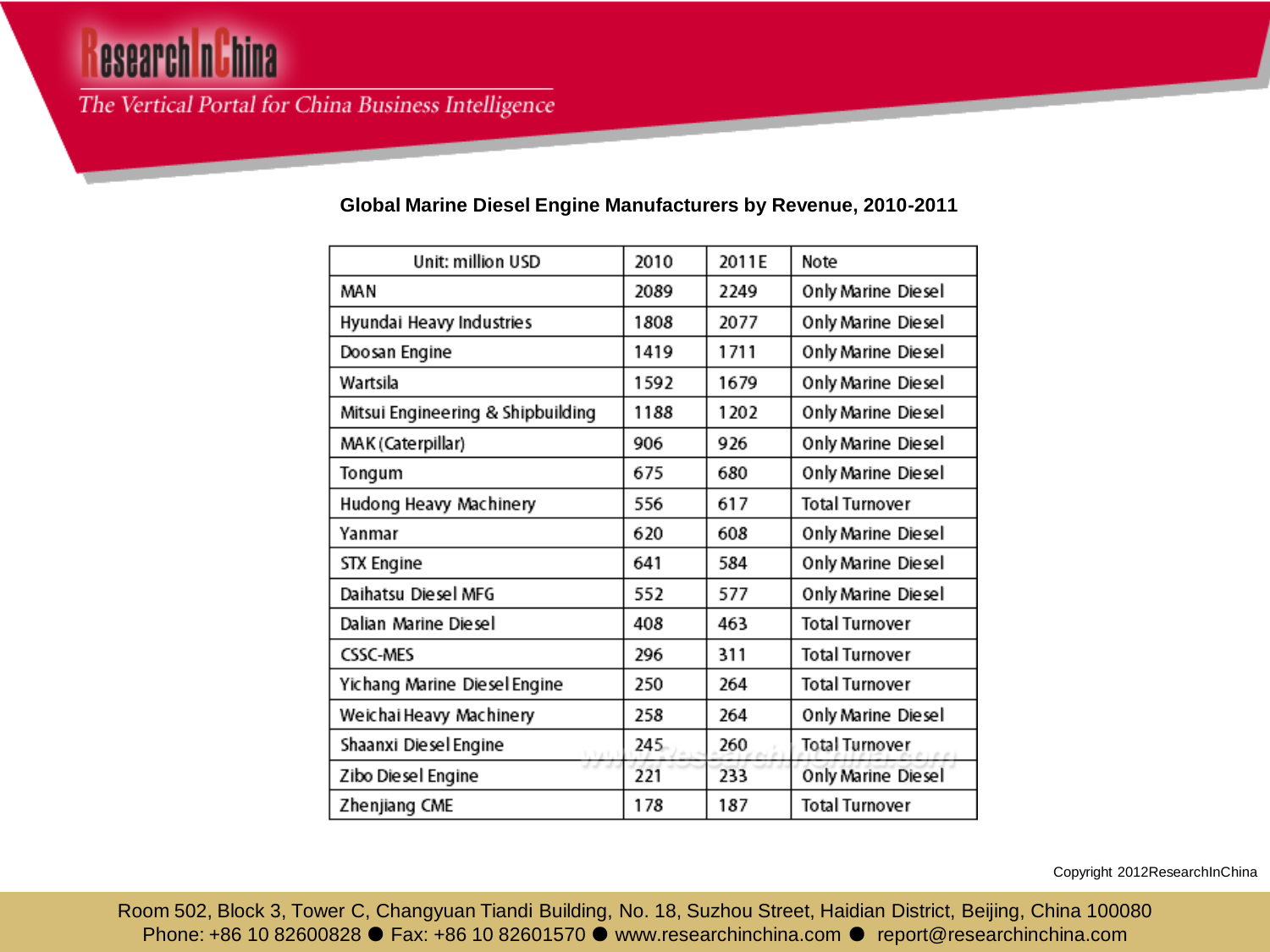### The Vertical Portal for China Business Intelligence

## *Table of contents*

#### **Preface**

- **1. Overview of Global Shipbuilding Industry**
- 1.1 Overview
- 1.2 Current Status
- 1.3 Global Shipbuilding Industry by Region
- 1.4 South Korea Shipbuilding Industry
- 1.5 China Shipbuilding Industry

#### **2. Overview of Marine Power System**

- 2.1 Profile
- 2.2 EEDI
- 2.3 IMO TIER III and ECA
- 2.4 SCR and EGR

#### **3. LNG-fuelled Power System and Electric Propulsion**

- 3.1 Current Status and Outlook of LNG Carrier
- 3.2 Power of LNG Carrier
- 3.3 Typical Application of DFDE
- 3.4 LNG Fuel
- 3.4.1 Advantages and Disadvantages of LNG Fuel
- 3.4.2 Current Status and Outlook of LNG-fuelled Vessel
- 3.4.3 Power System of LNG-fuelled Vessel
- 3.5 Marine Electric Propulsion
- 3.5.1 Profile
- 3.5.2 Pod Marine Electric Propulsion
- 3.6 Dynamic Positioning System (DPS)

#### **4. Marine Power Industry**

- 4.1 Market Scale of Marine Engine
- 4.2 Low-Speed Diesel Engine
- 4.3 Medium and High-Speed Diesel Engine Market
- 4.4 Chinese Marine Diesel Engine Market
- 4.5 Ranking of Global Marine Diesel Engine **Manufacturers**

#### **5. Main Marine Engine Manufacturers**

5.1 MAN 5.1.1 MAN ME-GI 5.2 Wartsila 5.2.1 Wartsila Dual Fuel Engine 5.2.2 Dual Fuel Engine Conversion 5.3 Caterpillar Marine Power Systems 5.4 Mitsubishi Heavy Industries 5.4.1 UST Steam Turbine 5.5 Tognum (MUT) 5.6 Rolls-Royce 5.6.1 Natural Gas Engine 5.6.2 Gas Turbine 5.7 Hyundai Heavy Industries 5.8 Doosan Engine 5.9 STX Engine 5.10 Mitsui Engineering & Shipbuilding 5.11 Hudong Heavy Machinery 5.12 CSSC-MES Diesel 5.13 Hefei Rong An Power Machinery

- 5.14 Shaanxi Diesel Engine Heavy Industry
- 5.15 Dalian Marine Diesel
- 5.16 Qingdao Qiyao Wartsila MHI Linshan Marine Diesel Co., Ltd.
- 5.17 Yichang Marine Diesel Engine
- 5.18 Weichai Heavy Machinery
- 5.19 Zibo Diesel Engine
- 5.20 Zhenjiang CME
- 5.21 ZGPT Diesel Heavy Industry
- 5.22 Yuchai Marine Power
- 5.23 Jiangsu Antai Power Machinery
- 5.24 Zhejiang YungPu Heavy Machinery
- 5.25 Zhongji Hitachi Zosen Diesel Engine
- 5.26 Daihatsu Diesel MFG
- 5.27 Yanmar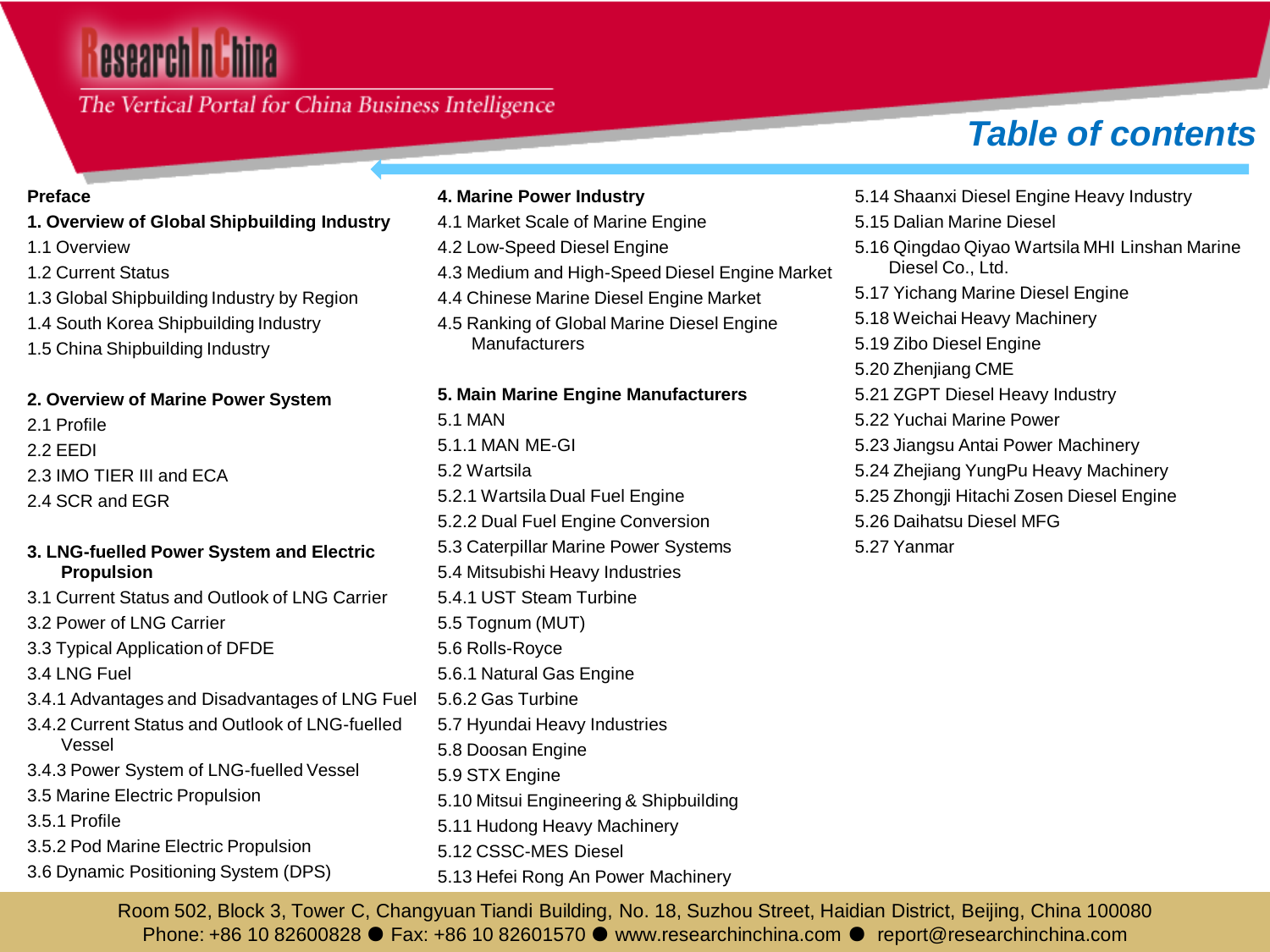The Vertical Portal for China Business Intelligence

### *Selected Charts*

- Completion in Global Shipbuilding Industry, 1970-2010
- Backlogs in Global Shipbuilding Industry, 2000-2010
- New Orders in Global Shipbuilding Industry, 1996-2010
- Orders in Global Shipbuilding Industry by Vessel Type, 1999-Oct. 2011
- New Orders, Delivered Vessels and Backlogs in China Shipbuilding Industry, 1998-2010
- New Orders in Global Shipbuilding Industry by Region, Q1-Q3 2011
- New Orders in South Korea Shipbuilding Industry, 2003-Q3 2011
- New Orders in South Korea Shipbuilding Industry by Vessel Type, 2007-Oct. 2011
- New Orders in China and South Korea Shipbuilding Industry, 2003-Q3 2011
- Delivered Vessels in China and South Korea Shipbuilding Industry, 2003-Q3 2011
- Backlogs in South Korea Shipbuilding Industry, 2003-Q3 2011
- Thermal Efficiency Comparison of Marine Power Systems
- Efficiency Comparison of Marine Power Systems under Standard Load
- Schedule of IMO TIER III
- Global ECA (Emission Control Areas) Distribution
- IMO TIER I, II, III Emission Standards
- LNG Carrier Price, 2003-2012
- LNG Demand and LNGC Fleet Forecast, 2000-2020
- LNG Supply Chain
- Backlogs and Delivered Volume of LNG Carrier, 2000-2011
- Global New Orders for LNG Carrier, 2000-2013
- Power System of HFO Diesel LNG Carrier
- Power System of Dual-fuel Diesel LNG Carrier
- Power System of DFDE LNG Carrier
- Electric Propulsion System of Dual-fuel Diesel Engine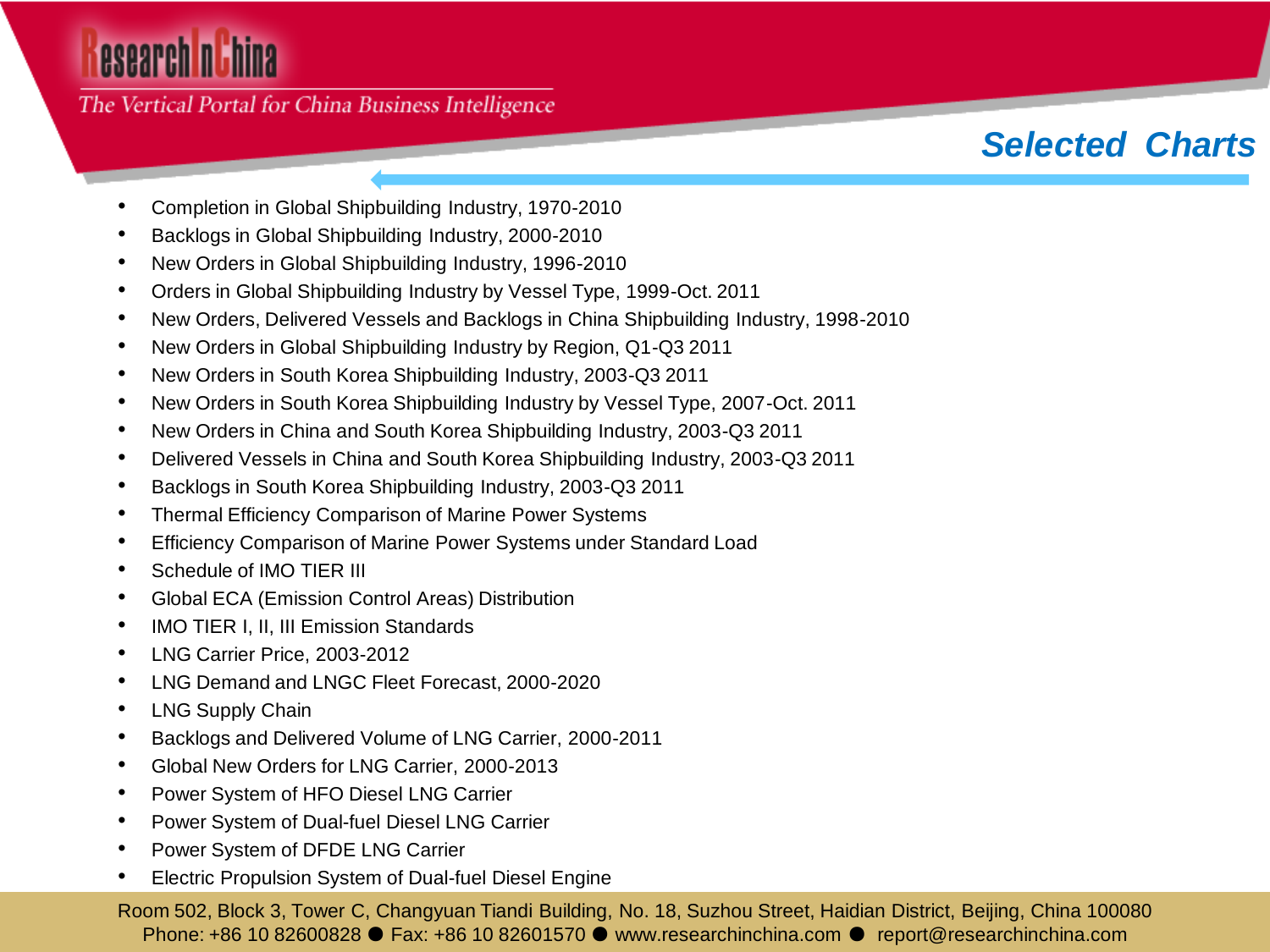### The Vertical Portal for China Business Intelligence

### *Selected Charts*

- Composition of Typical Dynamic Positioning System
- Marine Engine Market Scale, 2004-2013
- Global New Shipbuilding Orders by Region, 1999-Q3 2011
- Market Share of Low-speed Marine Diesel Engine Manufacturers (by Revenue), 2011
- Market Share of Medium-speed Diesel Engine Manufacturers (by MW), 2011
- Market Share of High-speed Marine Engine Manufacturers (by Revenue), 2011
- Market Share of Marine Diesel Engine Manufacturers in China, 2011
- Import Value of Marine Diesel Engine in China, 2006-2011
- MAN's New Orders and Revenue, 2007-2011
- MAN's Revenue and Operating Margin, 2007-2011
- Diesel & Turbo Revenue of MAN by Product
- Diesel & Turbo Operating Income of MAN by Product
- Power of MAN's ME-GI Engine Products
- Speed and Power of MAN's 4-stroke Diesel Engine
- S70ME-C8-GI DATA
- S60ME-C8-GI DATA
- S65ME-C8-GI DATA
- ME-GI Fuel Gas Supply
- ME-GI Mechanical Design
- ME-GI FGS System
- Partners of ME-GI Engine
- Operation Model of ME-GI Engine
- Wartsila's Revenue and Operating Margin, 2005-2011
- Wartsila's Revenue by Business, 2005-2010
- Output of Wartsila's Ship Engines, 2006-2010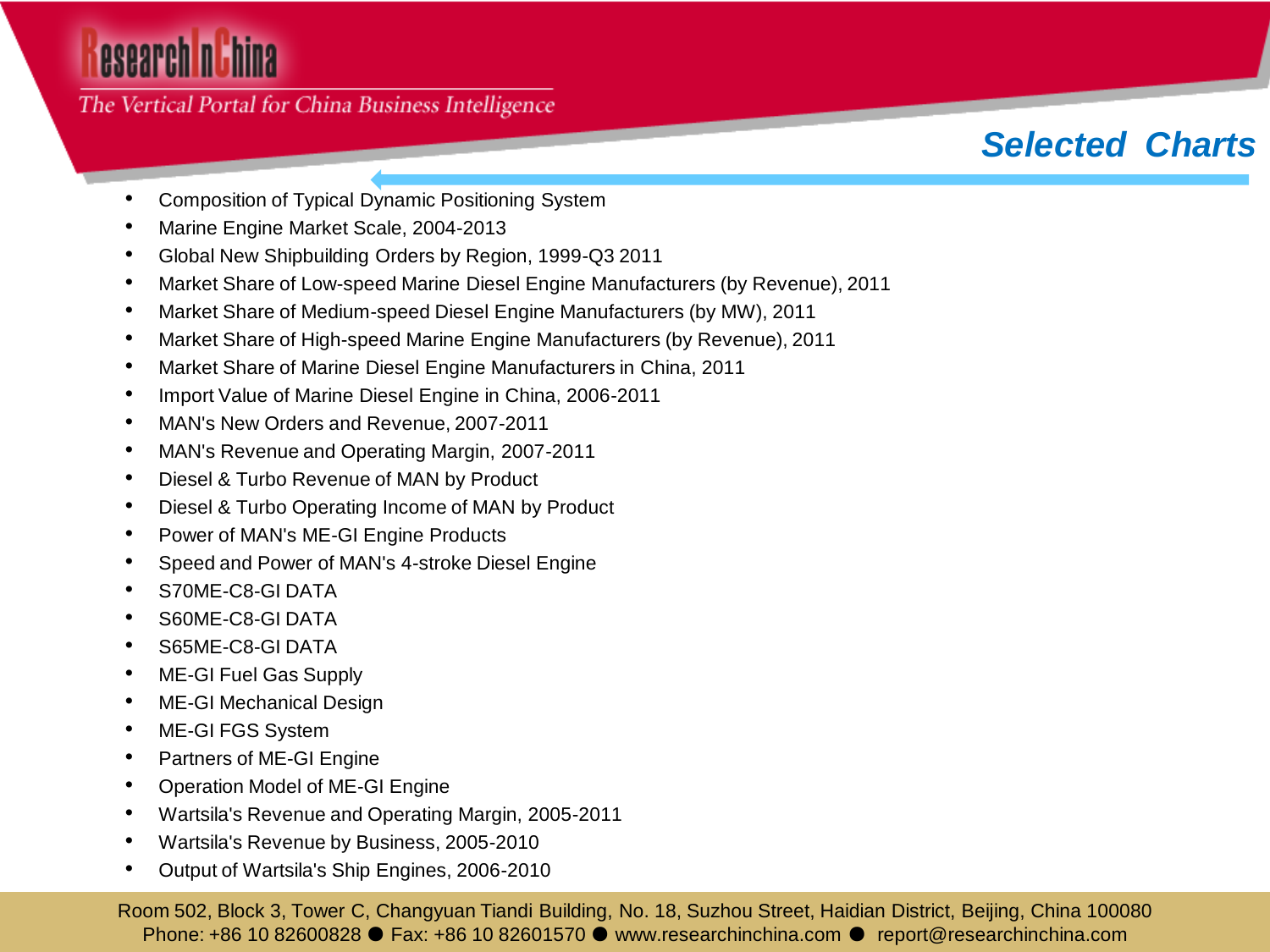The Vertical Portal for China Business Intelligence

### *Selected Charts*

- New Orders and Backlogs of Wartsila's Ship Power Division, 2007-Q3 2011
- Wartsila's New Orders by Vessel Type, Q3 2011
- Wartsila's New Orders, Q1 2010-Q3 2011
- Wartsila's Backlogs by Vessel Type, Q3 2011
- Quoted MW per Fuel Type of Wartsila Power Plant, Q1 2004-Q3 2011
- New Orders of Wartsila Power Plant, Q1 2004-Q3 2011
- New Orders of Wartsila Power Plant by Type, Q3 2011
- New Orders of Wartsila Power Plant by Region, Q1-Q3 2011
- Operating Principle of Wartsila's Dual-fuel Engine
- Fuel System Composition of Wartsila's Dual-fuel Engine
- Gas and Fuel System
- Power of Wartsila's Dual-fuel Engine Products
- Composition of LNG Dual-fuel Marine Engine System
- Equipment Added for Conversion
- HFO-to-LNG Dual-fuel Projects
- Product Line Distribution of Caterpillar Marine Power System
- Global Manufacturing Bases of Caterpillar Marine Power System
- Revenue of Caterpillar Marine Power System by Application
- Revenue of Caterpillar Marine Power System by Region
- Revenue of Mitsubishi Heavy Industries by Division, 2009-2010
- Revenue and Operating Income of Mitsubishi Heavy Industries in Shipbuilding Business, FY2005-FY2012
- New Order Value of Mitsubishi Heavy Industries in Shipbuilding Business, FY2005-FY2012
- Organizational Structure of Mitsubishi Heavy Industries in Shipbuilding Business
- Steam Turbine System of MHI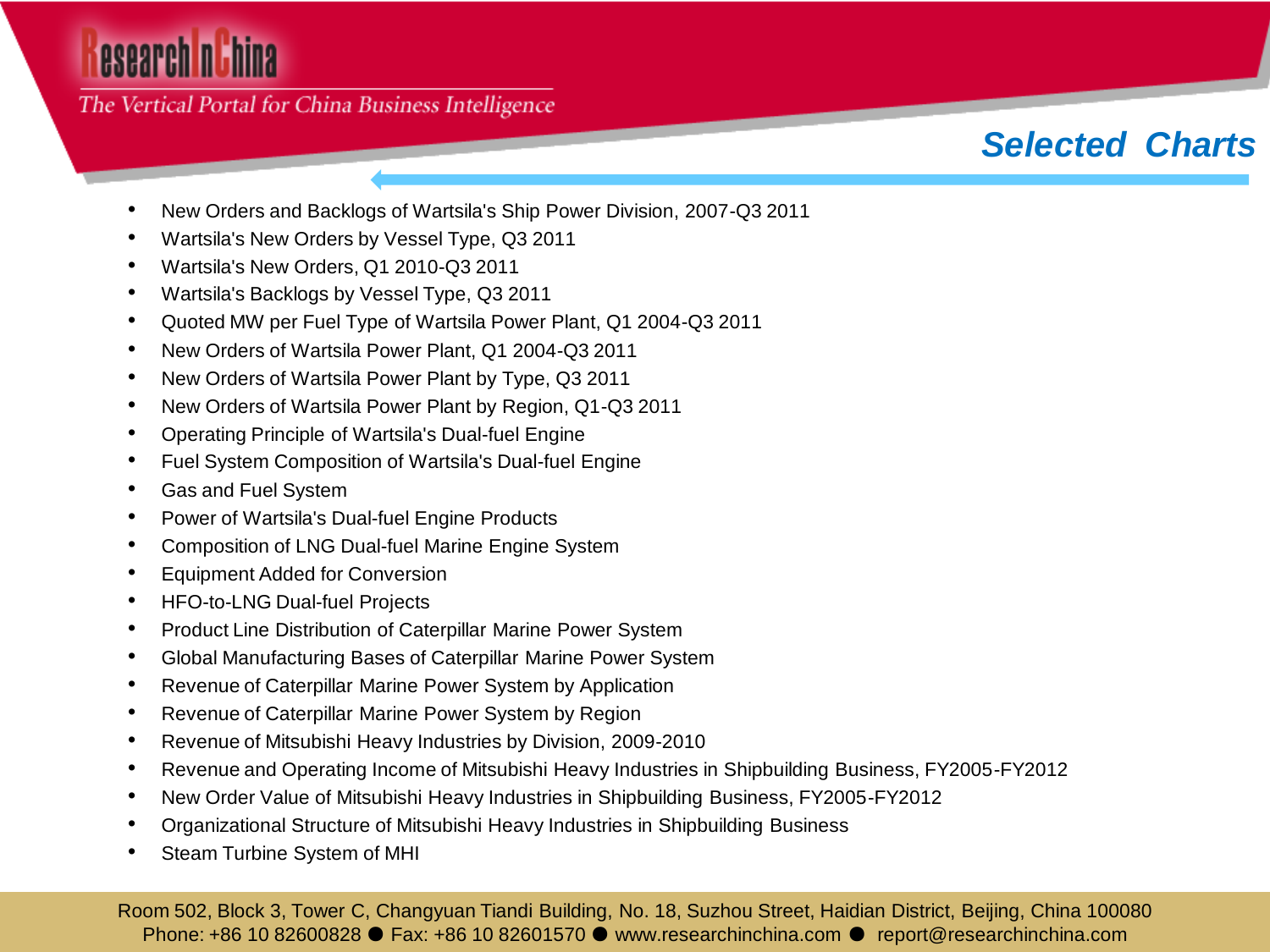The Vertical Portal for China Business Intelligence

### *Selected Charts*

- UST Structure
- Tognum's Revenue and EBIT Margin, 2007-2011
- Tognum's Revenue by Region, 2009-2010
- Revenue of Tognum Engine Division by Product, 2009-2010
- Distribution of MTU Engine Product Lines of Tognum Engine Division
- Revenue and EBITDA Margin of Rolls-Royce Marine Division, 2006-2011
- Structure of Lean-burn Power System of Rolls-Royce
- Revenue and New Orders of Hyundai Engine / Machinery Division, 2005-2011
- Revenue of Hyundai Engine / Machinery Division by Region, 2006-2011
- Revenue of Hyundai Engine / Machinery Division by Product, 2010
- Revenue and Operating Margin of DOOSAN Engine, 2006-2011
- Revenue of DOOSAN Engine by Product, Q3 2010-Q3 2011
- New Orders of DOOSAN Engine by Client, 2010-Q3 2011
- Backlogs of DOOSAN Engine by Vessel type, 2010-Q3 2011
- Backlogs of DOOSAN Engine by Client, 2010-Q3 2011
- Market Share of DOOSAN Engine in China, 2008-Q3 2011
- Plants of DOOSAN Engine in South Korea and Dalian
- Revenue and Operating Margin of STX Engine, 2005-2011
- Revenue and Operating Income of STX Engine, Q1 2010-Q4 2011
- Revenue of STX Engine by Product, Q1 2010-Q4 2011
- Operating Income of STX Engine by Product, Q1 2010-Q4 2011
- New Orders of STX Engine by Product, Q1 2010-Q3 2011
- Backlogs of STX Engine by Product, Q1 2010-Q3 2011
- Revenue and Operating Income of Mitsui Engineering & Shipbuilding, FY2006-FY2012
- Revenue of Mitsui Engineering & Shipbuilding by Business, FY2011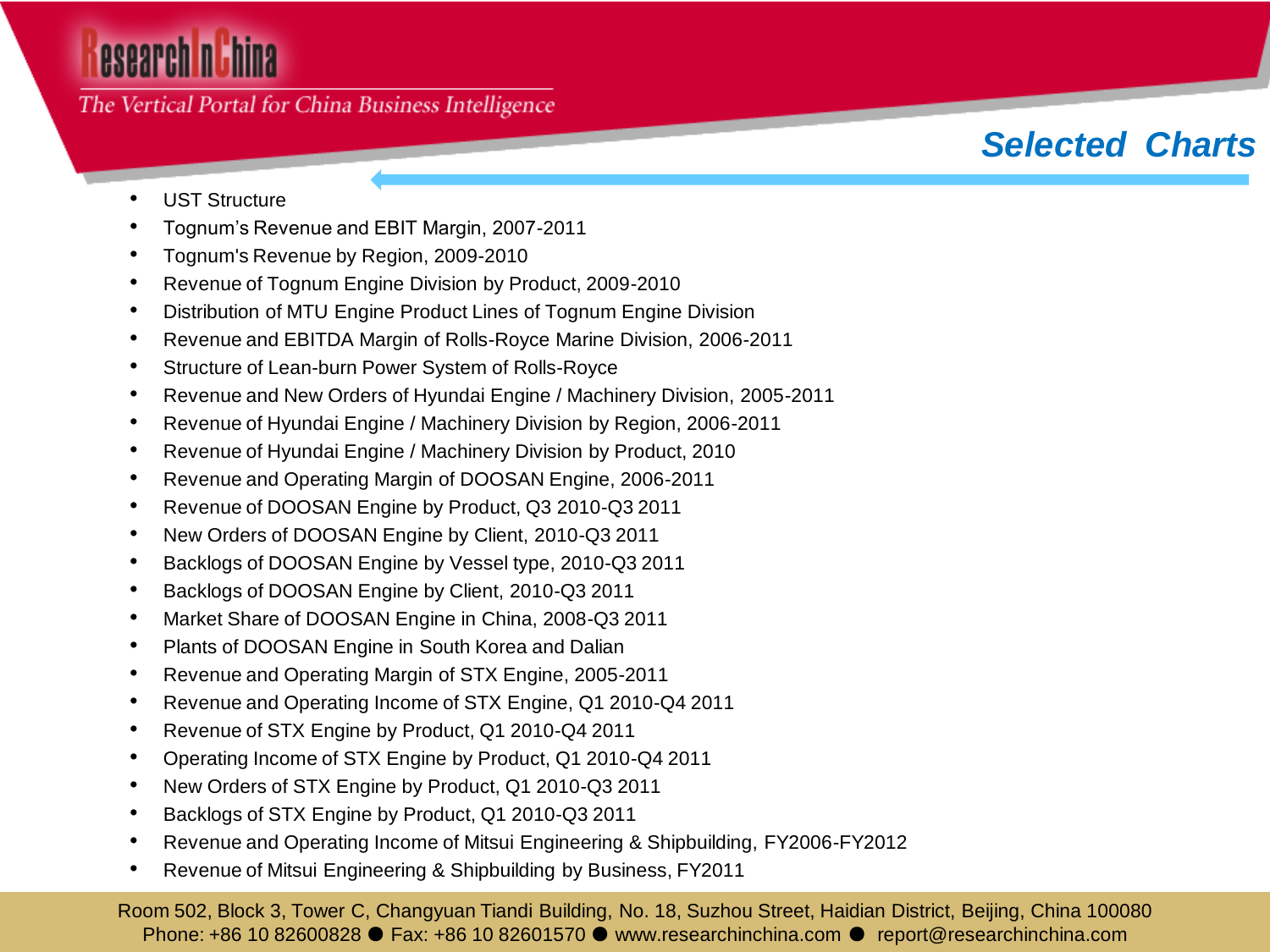The Vertical Portal for China Business Intelligence

### *Selected Charts*

- Revenue and Operating Margin of Hudong Heavy Machinery, 2005-2011
- Shipment and Power of Diesel Engines of Hudong Heavy Machinery, 2007-H1 2011
- Shipment and Power of CSSC-MES, 2007-2011
- Volume and Power of Diesel Engines Delivered by Dalian Marine Diesel, 2006-2011
- Revenue and Gross Margin of Weichai Heavy Machinery, 2007-2011
- Revenue of Weichai Heavy Machinery by Product, 2008-2010
- Revenue and Operating Income of Daihatsu Diesel, FY2006-FY2012
- Sales Volume, New Orders and Backlogs of Daihatsu Diesel, FY2009-FY2011
- Sales, New Order Value and Backlog Value of Daihatsu Diesel, FY2009-FY2011
- Revenue of Daihatsu Diesel by Region, 2008-2011
- Marine Main Engine Production Line of Daihatsu Diesel
- Marine Auxiliary Production Line of Daihatsu Diesel
- Three Indicators of Major Shipbuilding Countries in the World, Jan.-Sep. 2011
- Three Indicators of Major Vessel Types in the World, Jan.-Sep. 2011
- EEDI Rules and Schedule
- Power Types of LNG Carriers Delivered and under Construction, 2011
- Configuration of LNG Carrier Engines in the World
- LNG-Fuelled Vessels in Operation in the World
- Power Suppliers of LNG-Fuelled Vessels under Construction in the World
- Comparison of Pod Electric Propulsions
- Vessels with AZIPOD, since 2006
- Ranking of Global Marine Diesel Engine Manufacturers by Revenue, 2010-2011
- Licensed Manufacturers of MAN Diesel & Turbo
- Licensed Manufacturers of Wartsila
- Application of 50DF Dual Fuel Engines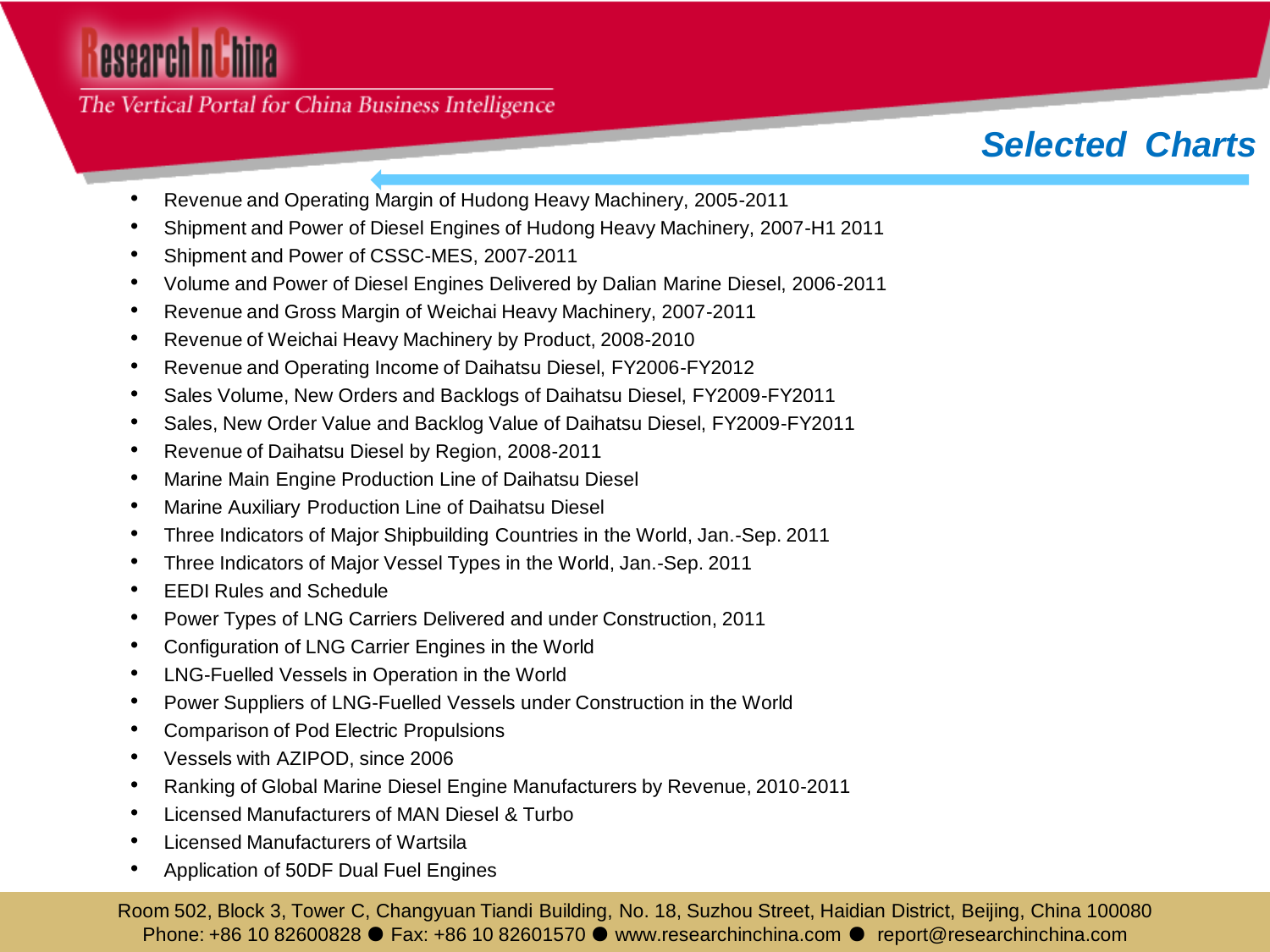### The Vertical Portal for China Business Intelligence

### *Selected Charts*

- Vessels with Rolls-Royce LNG Engines
- Revenue of Doosan Engine by Product, 2009-2011
- Backlogs and New Orders of Mitsui Engineering & Shipbuilding, by Sep. 2011
- Power of Delivered Products and New Orders of Hefei Rong An Power Machinery, 2008-H1 2011
- Revenue and EBITDA of Dalian Marine Diesel, 2008-2011